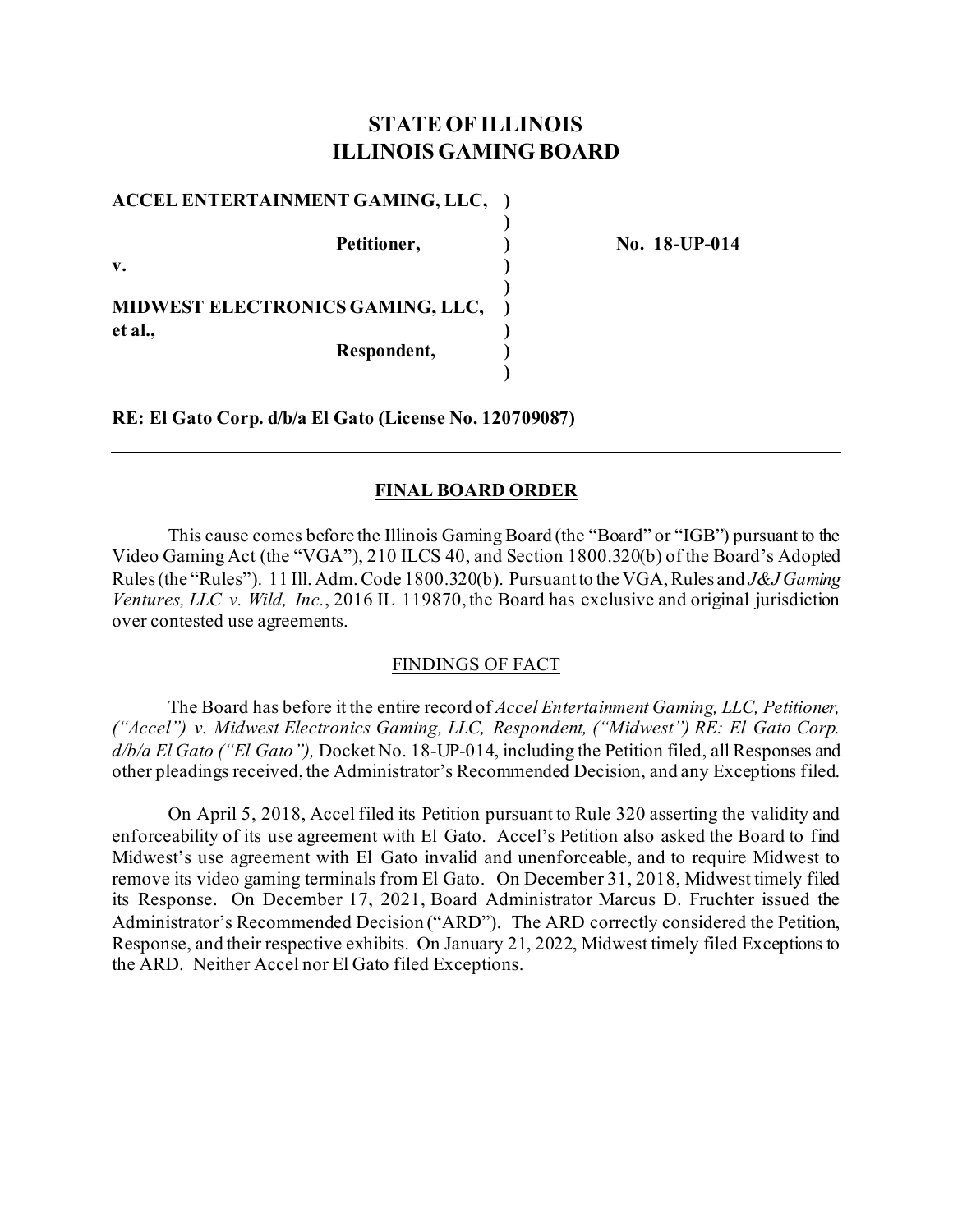### CONCLUSIONS OF LAW

Contrary to the claims in Midwest's Response and Exceptions, the Board has not deprived Midwest of due process, ignored evidence, applied its rules retroactively, or exceeded its jurisdiction. In *Wild*, the Illinois Supreme Court recognized that there is no common law right to profit from gambling, the VGA which legalized video gaming is an exception to the general prohibition on gambling, the Board has original and exclusive jurisdiction over use agreements, and by "legalizing the use of video gaming terminals for commercial gambling purposes, the legislature enacted a comprehensive statutory scheme, *creating rights and duties that have no counterpart in common law or equity.*" *Wild* at ¶ 32 (emphasis added).

The ARD accurately expressed the Board's policy preference to promote a level playing field between licensed establishments and licensed terminal operators in matters of UA renewals and terminations. It also correctly determined the Board's inquiry under Rule  $320(b)(1)(D)$  is whether the renewal provision in the Midwest/El Gato UA "poses such obstacles against nonrenewal, or confusion about the procedures for non-renewal, as to constitute an undue burden on the licensed video gaming location that has entered into the provision." 11 Ill. Admin. Code 1800.320(b)(1)(D). The ARD rightly found that, on its face, the non-renewal provision (Paragraph 15) of the Midwest/El Gato UA imposes such obstacles against non-renewal as to constitute an undue burden on El Gato to terminate under Rule 320(b)(1)(D).

Therefore, after careful review and consideration of the entire record, the Board hereby:

- (1) Adopts the Administrator's Recommended Decision;
- (2) Finds that Accel proved its April 5, 2018 Petition by clear and convincing evidence;
- (3) Orders Midwest to remove its video gaming terminals from El Gato within 30 calendar days of the entry of the final Order.

Board Rules do not allow or require any motion or request for reconsideration. This is a final order subject to judicial review under the Administrative Review Law pursuant to 230 ILCS 10/17.1.

## **VOTED THIS THE TENTH DAY OF MARCH, 2022**

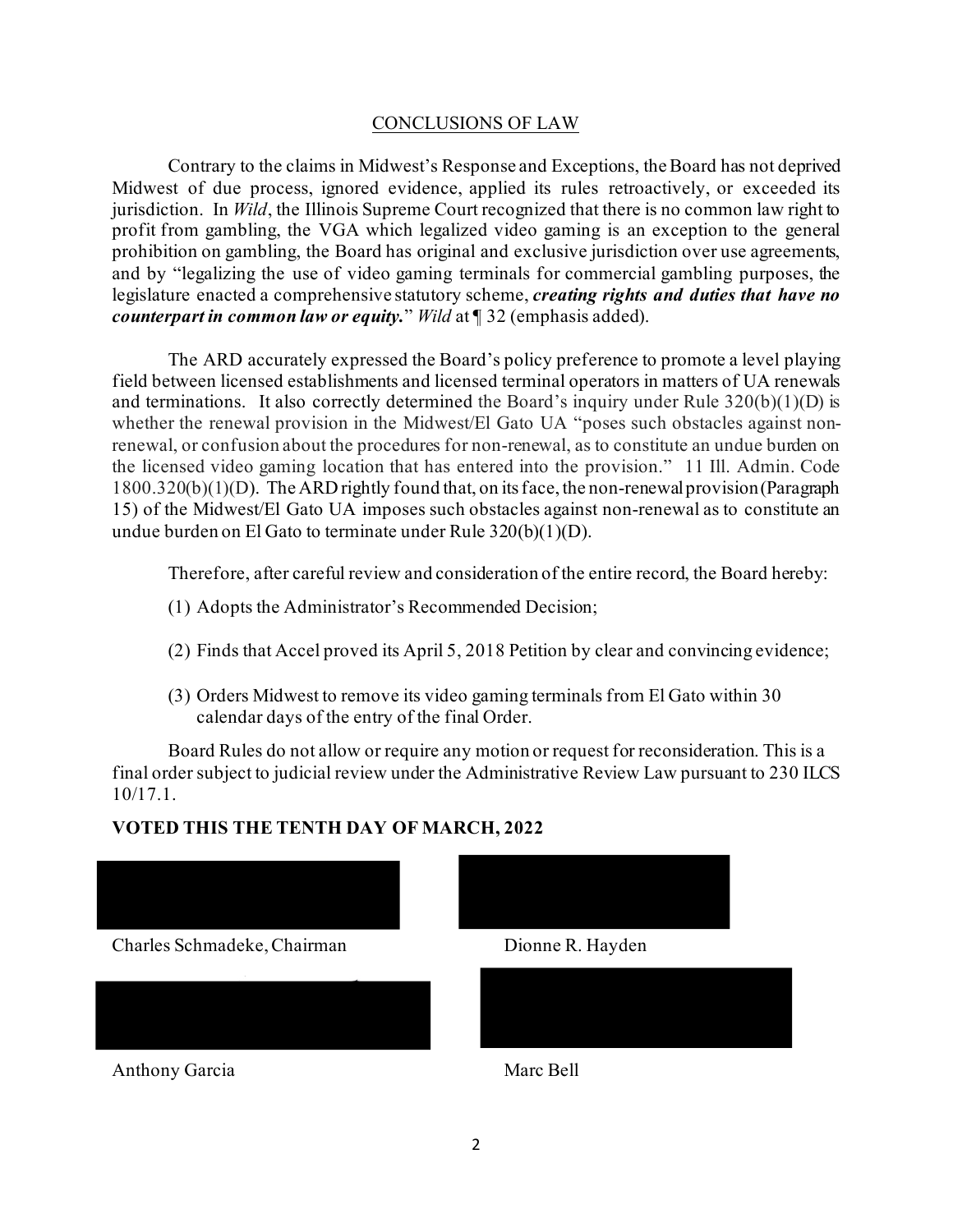The following is a list of all parties of record to *Accel Entertainment Gaming, LLC, Petitioner, ("Accel") v. Midwest ElectronicsGaming, LLC, Respondent, ("Midwest") RE:El Gato, Inc. d/b/a El Gato ("El Gato"),* Docket No. 18-UP-014. Pursuant to Board Rules 1800.320(b)(2)(A), 1800.320(b)(12), 1800.320 (b)(13), and 1800.140, this Final Order is being served via e-mail and becomes effective upon such service.

Addresses of the Parties:

Accel Entertainment Gaming, LLC Derek Harmer [DerekH@accelentertainment.com](mailto:DerekH@accelentertainment.com) 140 Tower Road Burr Ridge, IL 60527

Attorney for Accel Entertainment Gaming, LLC Jim Pellum [JimP@accelentertainment.com](mailto:JimP@accelentertainment.com) 140 Tower Road Burr Ridge, IL 60527

Attorney for Midwest Electronics Gaming, LLC Jim Murphy [jmurphy@clarkhill.com](mailto:jmurphy@clarkhill.com) Clark Hill 130 E. Randolph St., 39th Fl. Chicago, IL 60601

Midwest Electronics Gaming, LLC Tim Jones [Tim@Midwest.bz](mailto:Tim@Midwest.bz) 601 N. Main St. Ellsworth, IL 61737

El Gato [bendalee62@yahoo.com](mailto:bendalee62@yahoo.com) 1800 Delmar Granite City, IL 62040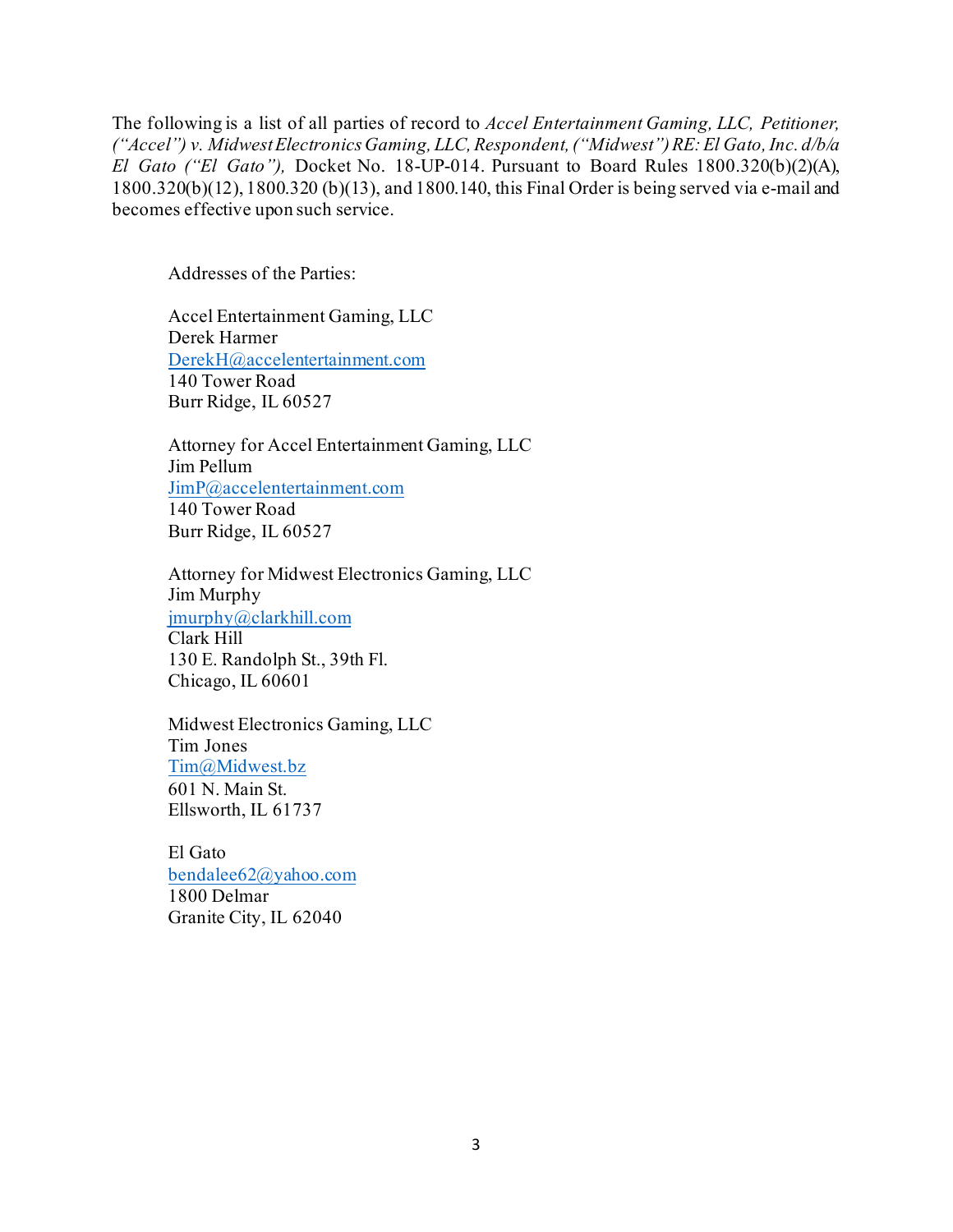# **STATE OF ILLINOIS ILLINOIS GAMING BOARD**

**)**

**)**

**)**

**ACCEL ENTERTAINMENT GAMING, LLC, ) Petitioner, ) No. 18-UP-014 v. ) MIDWEST ELECTRONICS GAMING, LLC, ) et al., ) Respondent, )**

**RE: El Gato Corp. d/b/a El Gato (License No. #120709087)**

### **ADMINISTRATOR'S RECOMMENDED DECISION**

This dispute comes before the Illinois Gaming Board (the "Board" or "IGB") under Section 1800.320(b) of the Board's Adopted Rules (the "Rules"). 11 Ill. Adm. Code 1800.320(b). This Recommendation issues under Rule 320(b)(6). 11 Ill. Adm. Code 1800.320(b)(6).

Petitioner Accel Entertainment Gaming, LLC ("Accel") asks the Board to: (1) find that Accel's September 6, 2016 Use Agreement ("UA") with El Gato Corp. d/b/a El Gato ("El Gato") is valid for placement and operation of video gaming terminals ("VGTs"); (2) find that the initial term of Midwest Electronics Gaming, LLC's ("Midwest") UA with El Gato ended on May 28, 2018; and (3) require Midwest to remove its VGTs from El Gato.

After consideration of the parties' submissions, I recommend the Board grant Accel's Petition and require Midwest to remove its VGTs from El Gato within 30 calendar days of the entry of a final Board Order in this matter.

# **I. JURISDICTION**

The Video Gaming Act (the "VGA") confers jurisdiction and authority upon the Board to supervise all video gaming operations in Illinois. 230 ILCS 40/78; *J&J Gaming Ventures, LLC v. Wild,*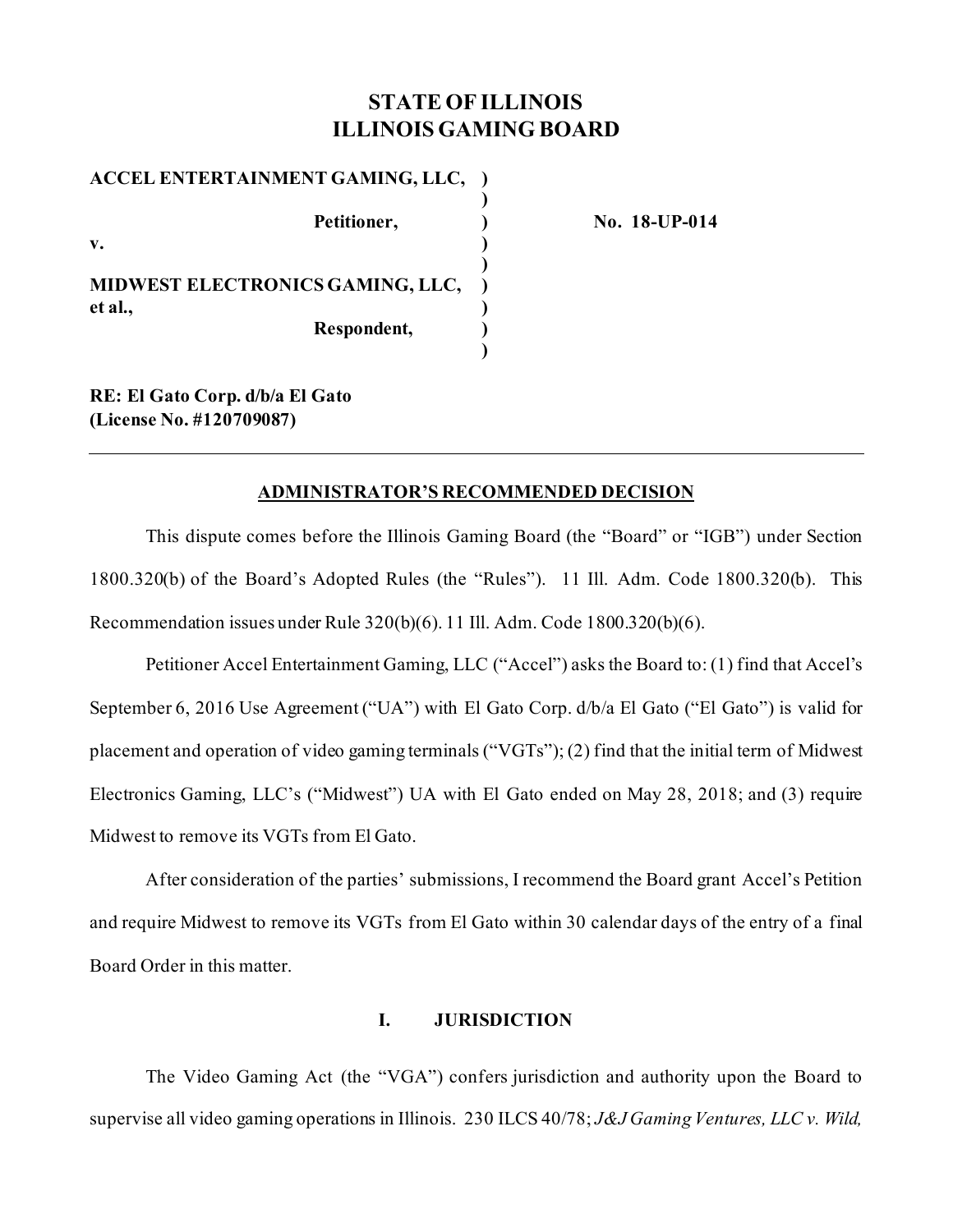*Inc.*, 2016 IL 119870 III 3, 39-40. The Board has all powers necessary and proper to effectively execute the VGA, including authority to adopt regulations for the purpose of administering the VGA and "provide for the prevention of practices detrimental to the public interest and for the best interests of video gaming." *Wild*, 2016 IL 119879 ¶ 3*.* The VGA provides "a comprehensive statutory scheme that vests jurisdiction over video gaming operations" with the Board. *Id.* ¶ 42. "By legalizing the use of video gaming terminals for commercial gambling purposes, the legislature enacted a comprehensive statutory scheme, creating rights and duties that have no counterpart in common law or equity." *Id.* ¶ 32. The Board's broad authority over all aspects of video gaming includes the "exclusive, original jurisdiction" to determine the validity and enforceability over agreements that "purport to control placement and operation of video gaming terminals." *Id*; *see also* 11 Ill. Adm. Code 1800.320(b)(1).

### **II. RELEVANT BACKGROUND**

On August 20, 2012, location licensee El Gato entered into a UA with licensed terminal operator Midwest. The parties' UA gave Midwest the exclusive right to place and operate VGTs in El Gato for five years from and after the date of commencement of video gaming at El Gato. The UA further provided that it "shall automatically be renewed for a period of five (5) years…unless [Midwest] is notified in writing by [El Gato] through the United States Postal Service by certified mail, return receipt requested and such written notice from [El Gato] is received by [Midwest] not more than 90 days and not less than 60 days prior to the expiration of the Initial Term of [El Gato] intent to terminate this Agreement." On May 28, 2013, video gaming went live at El Gato and the parties' UA commenced. The five-year anniversary of the commencement of video gaming at El Gato under the Midwest/El Gato UA is May 28, 2018.

The UA imposed certain hurdles for El Gato to clear before it could non-renew or terminate the UA and engage a different terminal operator. Specifically, paragraph 15 provided that if El Gato notified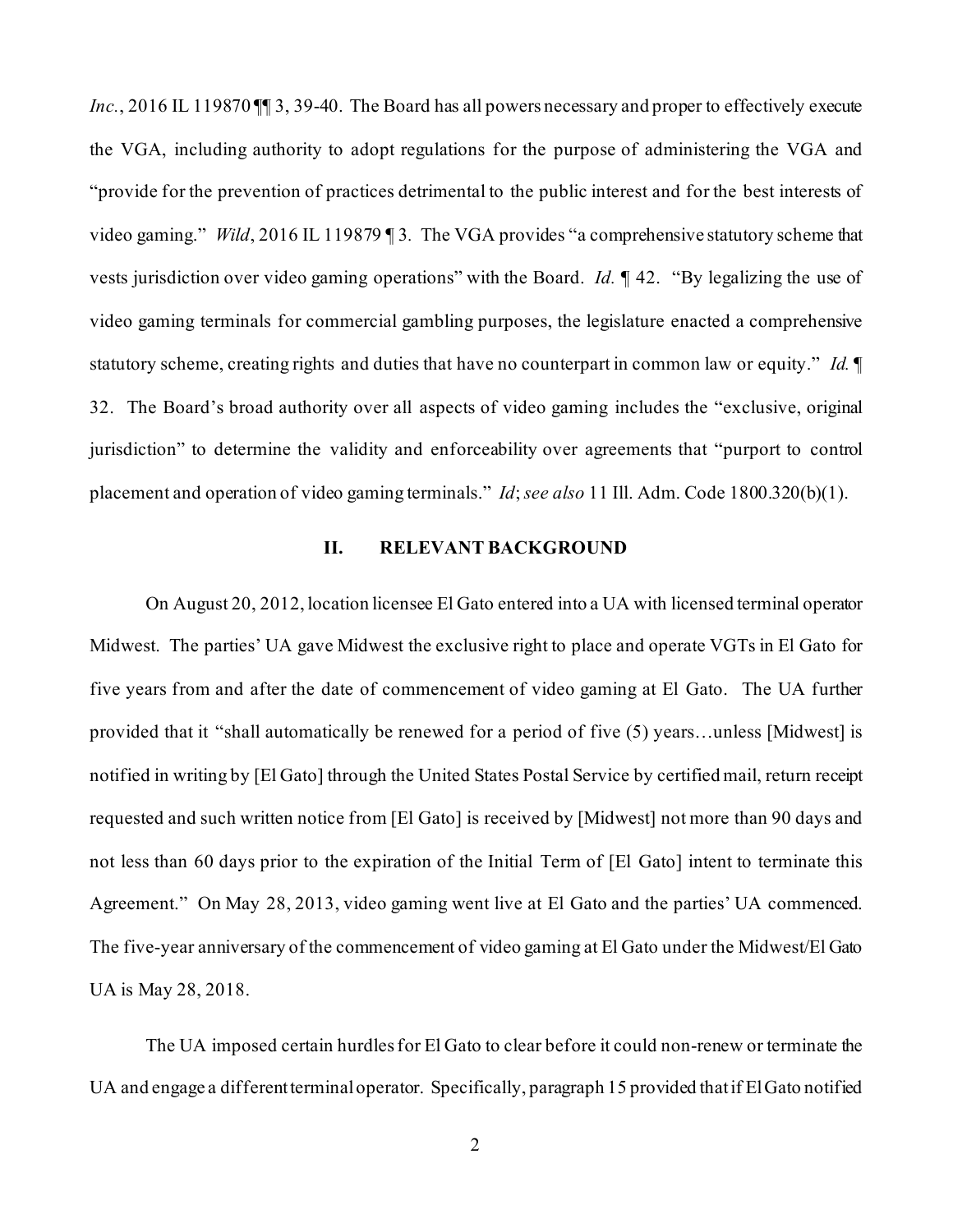Midwest of its intent to non-renew because of a competing offer from a different terminal operator, El Gato "shall provide a complete copy of said written offer," Midwest will have thirty days to match the competing offer and El Gato shall withdraw its non-renewal notice.

On September 6, 2016, Accel and El Gato signed an agreement to place Accel's VGTs in El Gato upon termination of the Midwest/El Gato UA. On February 28, 2018, El Gato sent notice to Midwest of its intent to terminate and non-renew their UA effective May 28, 2018. Midwest received El Gato's notice on March 2, 2018. Midwest rejected El Gato's notice, asserting that El Gato failed to comply with the UA's non-renewal provisions. On or about March 9, 2018, Midwest informed El Gato that its February 28, 2018 letter "does not meet the requirements set forth in Article 15, which grants [Midwest] the right to meet a competing offer which [El Gato has] not enclosed. Please send the competing offer to [Midwest's address]." Accel filed this Petition on April 5, 2018.

#### **III. DISCUSSION**

Accel asserts that El Gato properly terminated its UA with Midwest, effective May 28, 2018. Midwest disagrees and responds that: (1) the Board lacks jurisdiction over this matter; (2) El Gato failed to properly terminate its agreement with Midwest; and (3) El Gato'sfailure to properly terminate the UA resulted in an automatic renewal of the UA for an additional five-year period through May 28, 2023. The parties' respective arguments are addressed below.

#### **A. Midwest's Jurisdictional Challenge**

Midwest first contends that the Board lacks jurisdiction over this dispute. Midwest is wrong and ignores the Board's exclusive authority to resolve this matter under the VGA, Board Rules, and binding Illinois Supreme Court precedent. Our analysis begins by recognizing the well-settled principle that there is no Illinois common law right to engage in or profit from gambling through contract or otherwise. *E.g., Wild*, 2016 IL 119870 ¶ 26 (internal citations omitted). The VGA, "which legalized the use of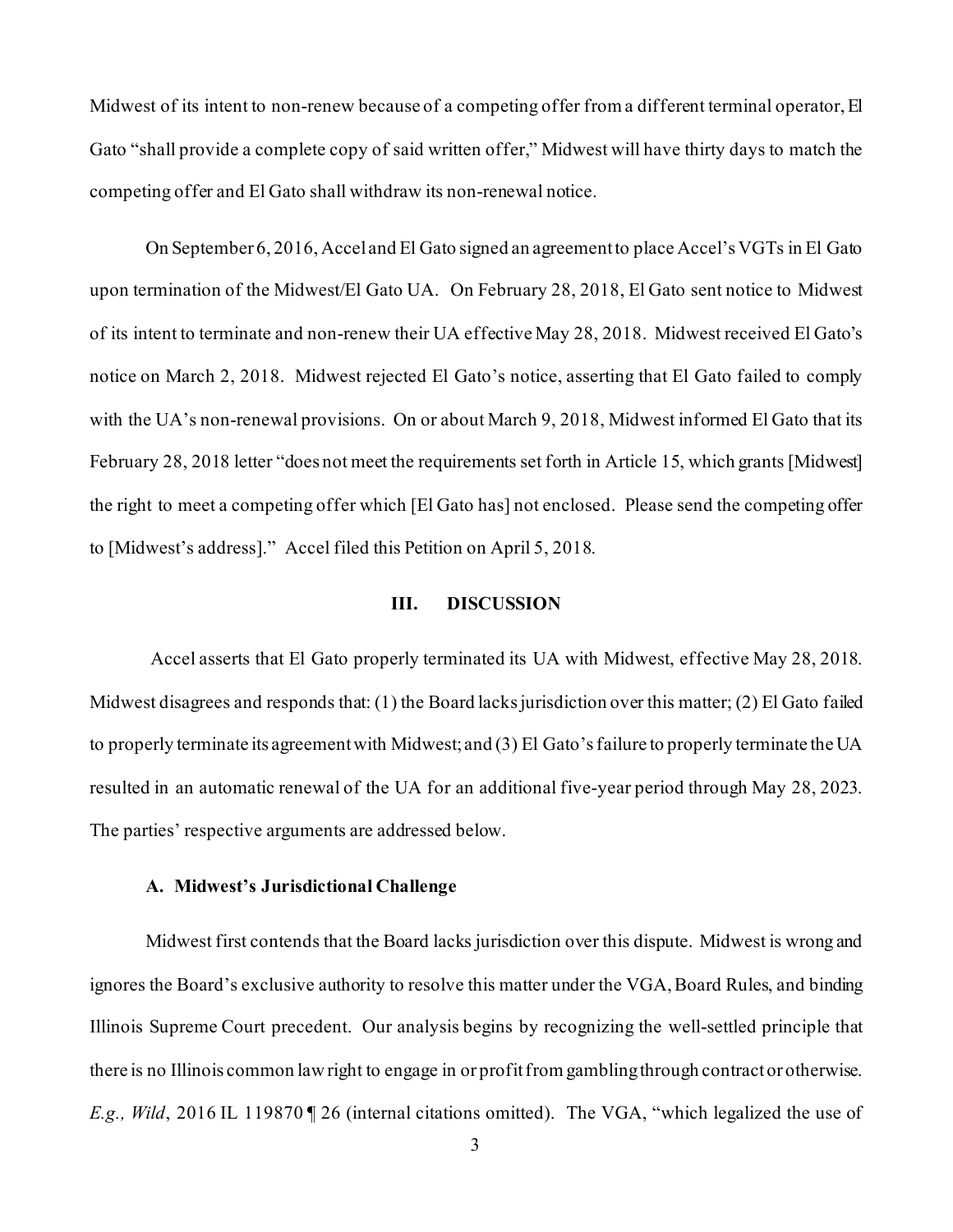video gaming terminals under certain limited circumstances, is an exception to the general prohibition against gambling." *Wild*, 2016 IL 119879 ¶ 26. The Illinois Supreme Court made clear in *Wild* that the Board has exclusive, original jurisdiction to determine the validity and enforceability of any agreements that purport to control placement and operation of VGTs in Illinois. *Wild*. 2016 IL 119870 ¶ 42.

VGTs may be placed only in a licensed establishment that has entered into a written "use agreement" with a licensed terminal operator. 230 ILCS 40/25(e). A use agreement is a contract between a licensed terminal operator and a licensed establishment that provides the terms and conditions for placing and operating VGTs at that establishment. 11 Ill. Adm. Code 1800.110. The Board's Rules establish minimum standards for use agreements. 11 Ill. Adm. Code 1800.320. Among other things, and relevant to the instant dispute, Video Gaming Rule 320(b)(1)(D) expressly provides the Board with the authority to decide whether a renewal provision in a use agreement "poses such obstacles against non-renewal, or confusion for non-renewal, as to constitute an undue burden" on the licensed establishment. 11 Ill. Adm. Code 1800.320(b)(1)(D). Thus, and contrary to Midwest's assertion, the Board has exclusive jurisdiction to decide this Petition.

#### **B. The Midwest/El Gato Use Agreement**

Having disposed of Midwest's jurisdictional challenge, we next address whether the non-renewal provisions of the Midwest/El Gato UA constitute an undue burden on El Gato under Rule 320(b)(1)(D). The Board expressed a policy preference to promote a level playing field between licensed establishments and licensed terminal operators in matters of UA renewals and terminations when it adopted Rule  $320(b)(1)(D)$ . Rule  $320(b)(1)(D)$  and the policy it articulates flow directly from the Board's statutory authority over video gaming and to issue rules to "prevent practices detrimental to the public interest and promote the best interests of video gaming." 230 ILCS 40/78(a)(3); *cf. Windy City*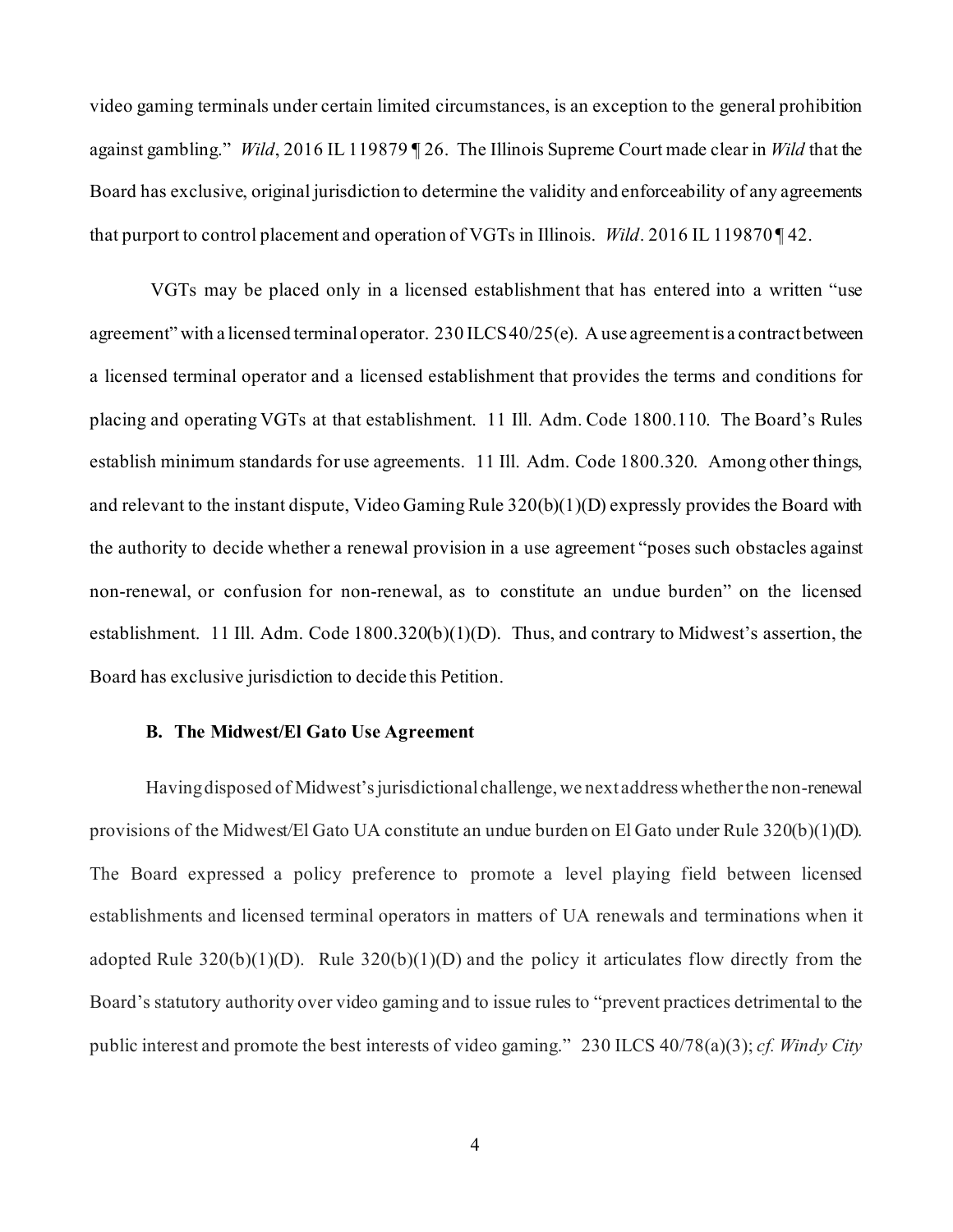*Promotions, LLC v. Illinois Gaming Board,* 87 N.E.3d 915 at 922 (affirming the Board's authority to adopt interpretive rules).

The Board's inquiry under Rule 320(b)(1)(D) is whether the renewal provision in the Midwest/El Gato UA "poses such obstacles against non-renewal, or confusion about the procedures for non-renewal, as to constitute an undue burden on the licensed video gaming location that has entered into the provision." 11 Ill. Admin. Code 1800.320(b)(1)(D). First, there is no dispute that El Gato delivered its February 28, 2018 non-renewal notice to Midwest "not more than 90 days and not less than 60 days prior" to May 28, 2018 as required by the Midwest/El Gato UA. As such, the only dispute here is whether El Gato failed to comply with paragraph 15, and if so, whether that failure precludes El Gato from terminating the UA. Paragraph 15 states in its entirety:

> In the event that Establishment notifies Terminal Operator that Establishment will not renew this Agreement, at the expiration of its term according to the requirements in Section 14 and such non-renewal is a result of a competing offer from another entity or individual to provide VGTs similar in form or function to the VGTs provided by Terminal Operator, Establishment shall provide a complete copy of said written competing offer that must include all terms (specifically including, but not limited to, game manufacturer, game program version, cabinet specifications, any item(s), game(s) and/or term(s) that are perceived by Establishment to be an improvement as compared to the items, games and terms provided by Terminal Operator, name of proposed new terminal operator and principal owner, name of the person who provided a representative of Establishment with the competing offer, the date a representative of Establishment was initially solicited by a representative of the proposed new terminal operator and the date the competing offer was provided to a representative of Establishment) to Terminal Operator attached to the notice of non-renewal from Establishment. Terminal Operator shall have thirty (30) days from receipt of notice of non-renewal, as per the terms of Section 14, to match the material terms of any competing offer in form and function and Establishment shall withdraw its notice of non-renewal. This Agreement shall continue in full force and effect if Terminal Operator files suit or pursues arbitration to determine the validity of a competing offer received by Terminal Operator.

This paragraph—which Midwest authored—mandates El Gato to provide such robust and specific information as to effectively prevent El Gato from ending the parties' UA. Midwest created a labyrinth that trapped El Gato in this contract with the above paragraph. Midwest argues that to comply with this provision El Gato merely needed to take the "simple step" of identifying "material terms of any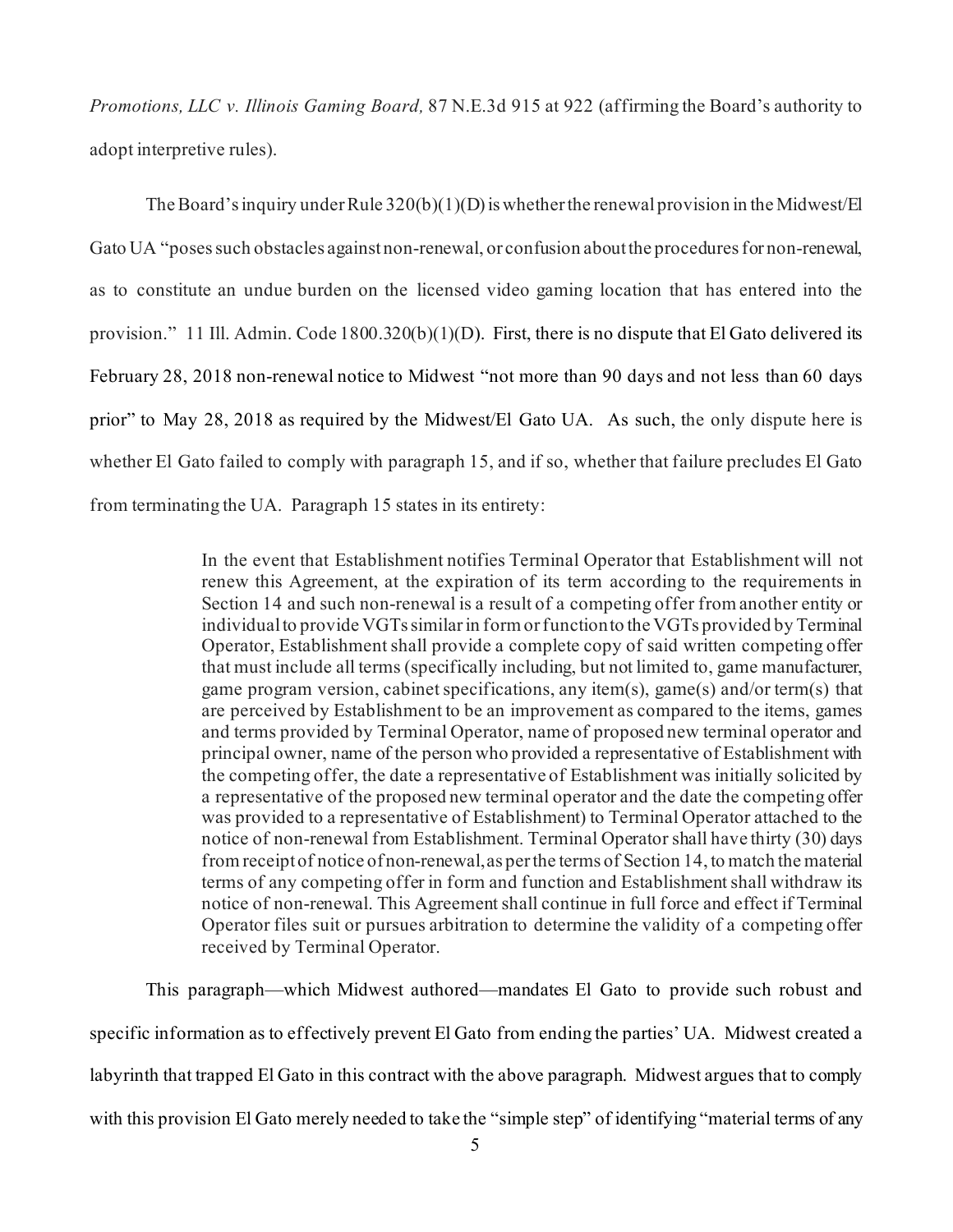competing offer, and if [El Gato] received a competing written offer, send the specific terms… and a copy of that written offer with the notice." (Respondent's Brief, ¶ 4-5.)

However, El Gato's path out of this contractual maze is not as simple or straightforward as Midwest portrays. In fact, the UA demands that El Gato produce a burdensome list of detailed information for Midwest' approval. Specifically, paragraph 15 provides that for El Gato to successfully submit a "complete copy of said written competing offer [from Accel]" El Gato "must include all terms (specifically including, **but not limited to**, game manufacturer, game program version, cabinet specifications, any item(s), game(s) and/or term(s) that are perceived by Establishment to be an improvement as compared to the items, games and terms provided by Terminal Operator, name of proposed new terminal operator and principal owner, name of the person who provided a representative of Establishment with the competing offer, the date a representative of Establishment was initially solicited by a representative of the proposed new terminal operator and the date the competing offer was provided to a representative of Establishment)…." (Emphasis added.)

The level of unacceptable specificity El Gato must provide is almost unattainable even if the Board does not consider the open-endedness at Midwest's sole discretion to evaluate the completeness of El Gato's termination notice. For example, paragraph 15 requires El Gato to identify the date it was solicited by its would-be terminal operator. In other words, if El Gato received a call from a potential terminal operator it bears a burden to record the date of the call because at some time in the future *if* El Gato wishes to pursue a UA with that terminal operator it is required to provide Midwest with the date of that initial solicitation. Additionally, if Midwest employs the "but not limited to" language in paragraph 15 it could, at its sole discretion, find any copy of a written competing offer deficient. For example, the above requires the date a representative of El Gato was initially solicited but does not specify the medium of the solicitation. Midwest, at its sole discretion, could reject El Gato submission of a written competing offer because it failed to include this non-specified piece of information.